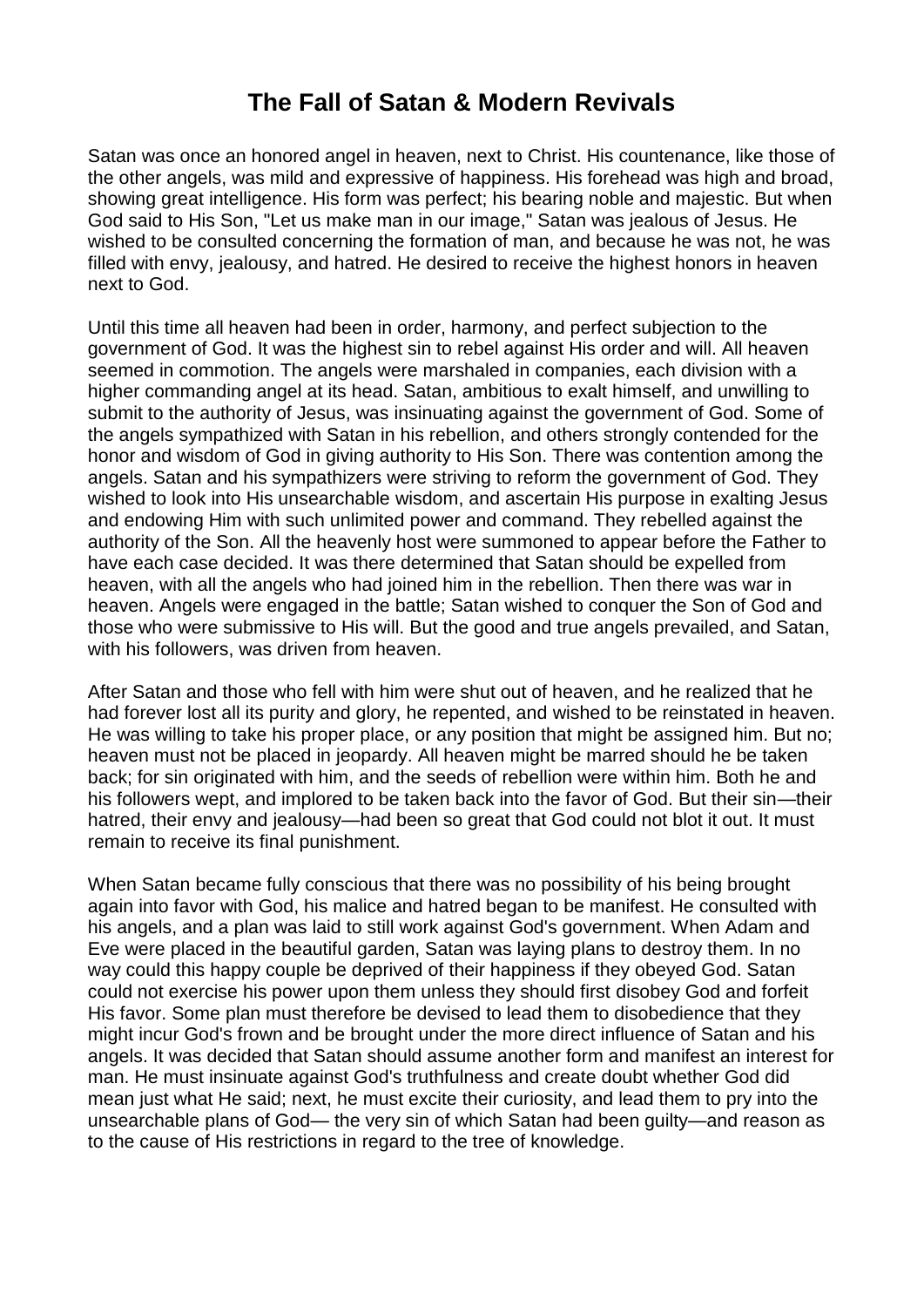## **Modern Revivals**

Wherever the word of God has been faithfully preached, results have followed that attested its divine origin. The Spirit of God accompanied the message of His servants, and the word was with power. Sinners felt their consciences quickened. The "light which lighteth every man that cometh into the world" illumined the secret chambers of their souls, and the hidden things of darkness were made manifest. Deep conviction took hold upon their minds and hearts. They were convinced of sin and of righteousness and of judgment to come. They had a sense of the righteousness of Jehovah and felt the terror of appearing, in their guilt and uncleanness, before the Searcher of hearts. In anguish they cried out: "Who shall deliver me from the body of this death?" As the cross of Calvary, with its infinite sacrifice for the sins of men, was revealed, they saw that nothing but the merits of Christ could suffice to atone for their transgressions; this alone could reconcile man to God. With faith and humility they accepted the Lamb of God, that taketh away the sin of the world. Through the blood of Jesus they had "remission of sins that are past." GC 461.1

These souls brought forth fruit meet for repentance. They believed and were baptized, and rose to walk in newness of life—new creatures in Christ Jesus; not to fashion themselves according to the former lusts, but by the faith of the Son of God to follow in His steps, to reflect His character, and to purify themselves even as He is pure. The things they once hated they now loved, and the things they once loved they hated. The proud and self-assertive became meek and lowly of heart. The vain and supercilious became serious and unobtrusive. The profane became reverent, the drunken sober, and the profligate pure. The vain fashions of the world were laid aside. Christians sought not the "outward adorning of plaiting the hair, and of wearing of gold, or of putting on of apparel; but ... the hidden man of the heart, in that which is not corruptible, even the ornament of a meek and quiet spirit, which is in the sight of God of great price." 1 [Peter](https://m.egwwritings.org/en/book/1965.62071#62071) 3:3, 4. GC 461.2

Revivals brought deep heart-searching and humility. They were characterized by solemn, earnest appeals to the sinner, by yearning compassion for the purchase of the blood of Christ. Men and women prayed and wrestled with God for the salvation of souls. The fruits of such revivals were seen in souls who shrank not at self-denial and sacrifice, but rejoiced that they were counted worthy to suffer reproach and trial for the sake of Christ. Men beheld a transformation in the lives of those who had professed the name of Jesus. The community was benefited by their influence. They gathered with Christ, and sowed to the Spirit, to reap life everlasting. GC 462.1

It could be said of them: "Ye sorrowed to repentance." "For godly sorrow worketh repentance to salvation not to be repented of: but the sorrow of the world worketh death. For behold this selfsame thing, that ye sorrowed after a godly sort, what carefulness it wrought in you, yea, what clearing of yourselves, yea, what indignation, yea, what fear, yea, what vehement desire, yea, what zeal, yea, what revenge! In all things ye have approved yourselves to be clear in this matter." 2 [Corinthians](https://m.egwwritings.org/en/book/1965.58985#58985) 7:9-11. GC 462.2

This is the result of the work of the Spirit of God. There is no evidence of genuine repentance unless it works reformation. If he restore the pledge, give again that he had robbed, confess his sins, and love God and his fellow men, the sinner may be sure that he has found peace with God. Such were the effects that in former years followed seasons of religious awakening. Judged by their fruits, they were known to be blessed of God in the salvation of men and the uplifting of humanity. GC 462.3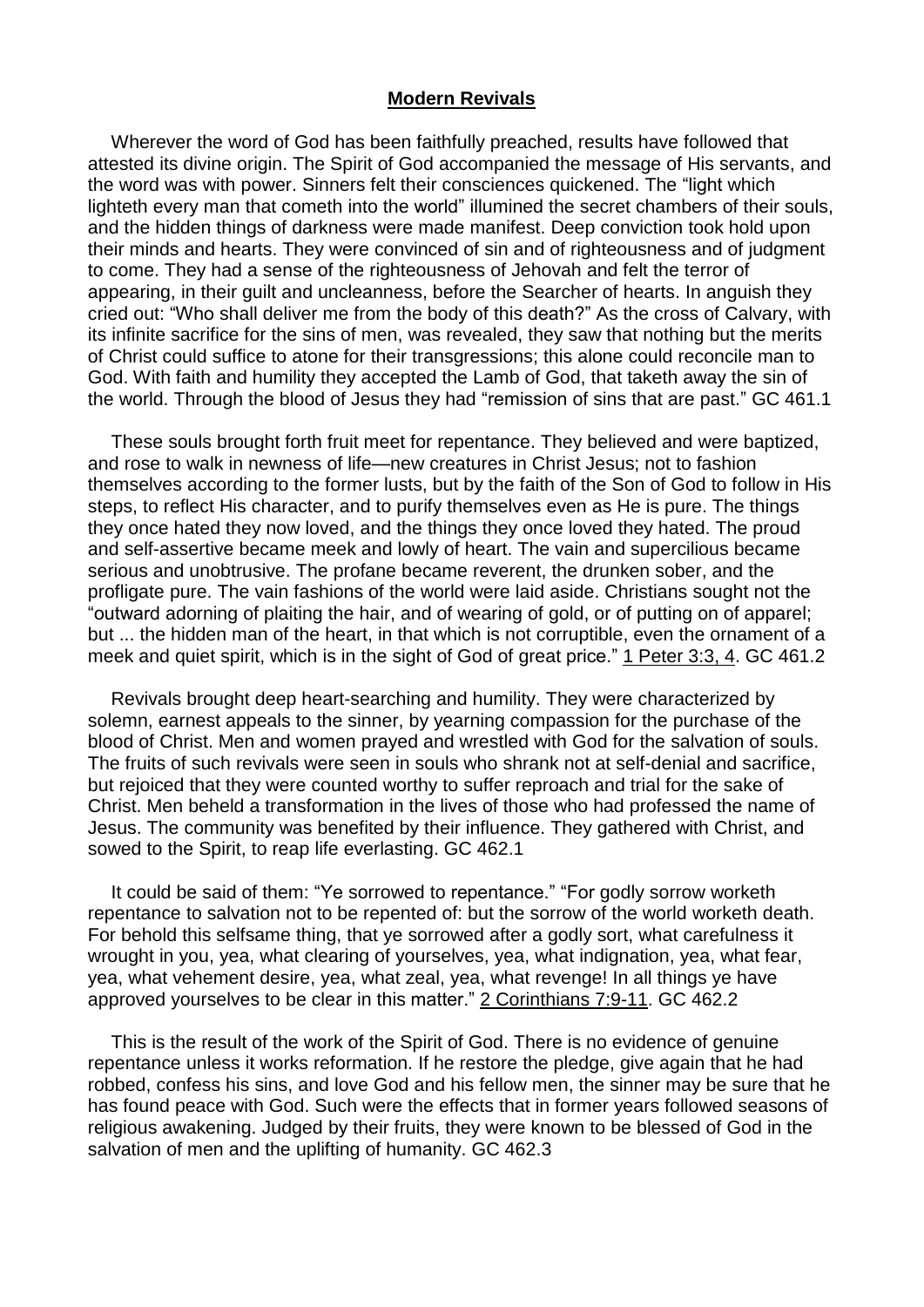But many of the revivals of modern times have presented a marked contrast to those manifestations of divine grace which in earlier days followed the labors of God's servants. It is true that a widespread interest is kindled, many profess conversion, and there are large accessions to the churches; nevertheless the results are not such as to warrant the belief that there has been a corresponding increase of real spiritual life. The light which flames up for a time soon dies out, leaving the darkness more dense than before. GC 463.1

Popular revivals are too often carried by appeals to the imagination, by exciting the emotions, by gratifying the love for what is new and startling. Converts thus gained have little desire to listen to Bible truth, little interest in the testimony of prophets and apostles. Unless a religious service has something of a sensational character, it has no attractions for them. A message which appeals to unimpassioned reason awakens no response. The plain warnings of God's word, relating directly to their eternal interests, are unheeded. GC 463.2

With every truly converted soul the relation to God and to eternal things will be the great topic of life. But where, in the popular churches of today, is the spirit of consecration to God? The converts do not renounce their pride and love of the world. They are no more willing to deny self, to take up the cross, and follow the meek and lowly Jesus, than before their conversion. Religion has become the sport of infidels and skeptics because so many who bear its name are ignorant of its principles. The power of godliness has well-nigh departed from many of the churches. Picnics, church theatricals, church fairs, fine houses, personal display, have banished thoughts of God. Lands and goods and worldly occupations engross the mind, and things of eternal interest receive hardly a passing notice. GC 463.3

Notwithstanding the widespread declension of faith and piety, there are true followers of Christ in these churches. Before the final visitation of God's judgments upon the earth there will be among the people of the Lord such a revival of primitive godliness as has not been witnessed since apostolic times. The Spirit and power of God will be poured out upon His children. At that time many will separate themselves from those churches in which the love of this world has supplanted love for God and His word. Many, both of ministers and people, will gladly accept those great truths which God has caused to be proclaimed at this time to prepare a people for the Lord's second coming. The enemy of souls desires to hinder this work; and before the time for such a movement shall come, he will endeavor to prevent it by introducing a counterfeit. In those churches which he can bring under his deceptive power he will make it appear that God's special blessing is poured out; there will be manifest what is thought to be great religious interest. Multitudes will exult that God is working marvelously for them, when the work is that of another spirit. Under a religious guise, Satan will seek to extend his influence over the Christian world. GC 464.1

In many of the revivals which have occurred during the last half century, the same influences have been at work, to a greater or less degree, that will be manifest in the more extensive movements of the future. There is an emotional excitement, a mingling of the true with the false, that is well adapted to mislead. Yet none need be deceived. In the light of God's word it is not difficult to determine the nature of these movements. Wherever men neglect the testimony of the Bible, turning away from those plain, soul-testing truths which require self-denial and renunciation of the world, there we may be sure that God's blessing is not bestowed. And by the rule which Christ Himself has given, "Ye shall know them by their fruits" [\(Matthew](https://m.egwwritings.org/en/book/1965.47643#47643) 7:16), it is evident that these movements are not the work of the Spirit of God. GC 464.2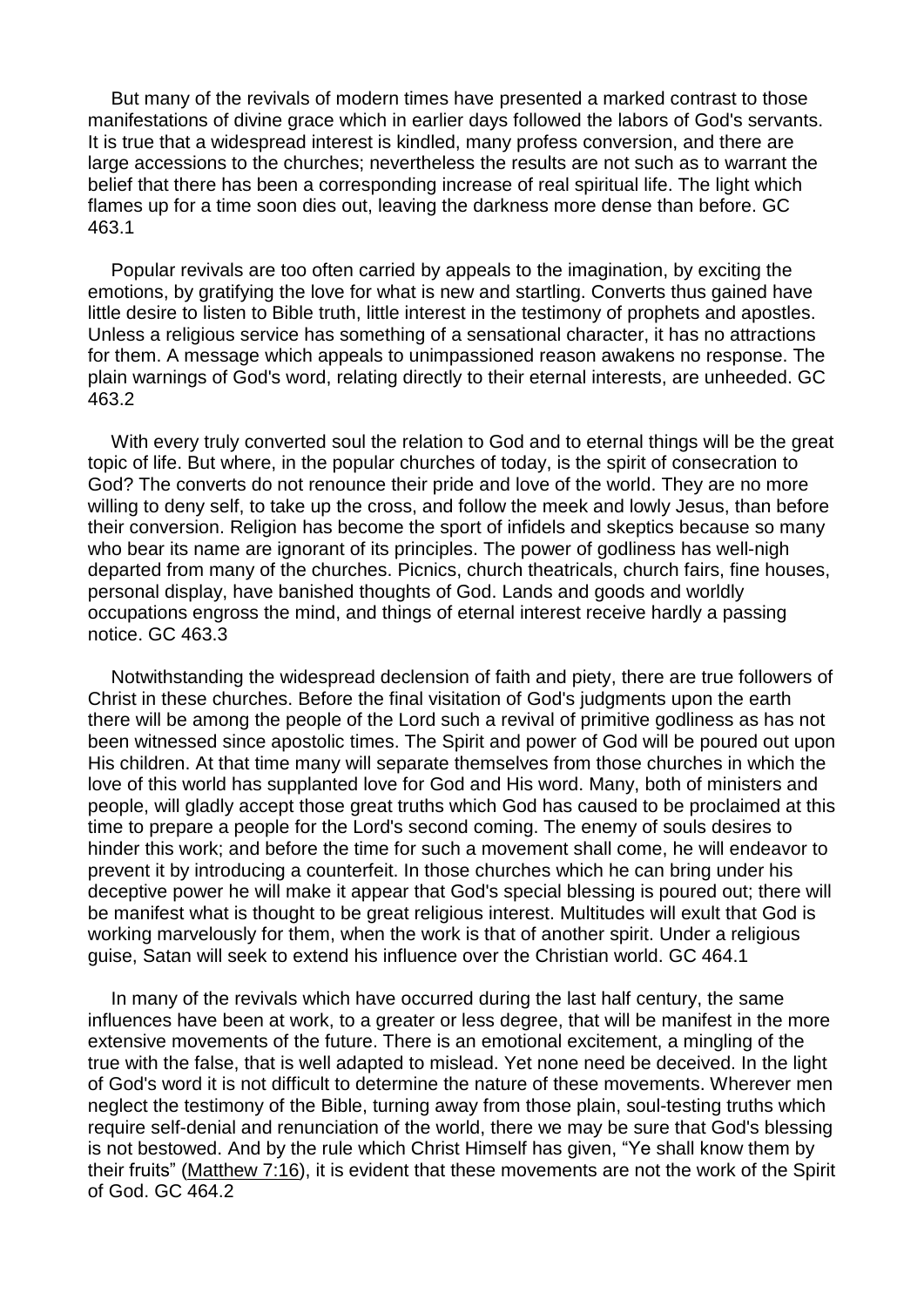In the truths of His word, God has given to men a revelation of Himself; and to all who accept them they are a shield against the deceptions of Satan. It is a neglect of these truths that has opened the door to the evils which are now becoming so widespread in the religious world. The nature and the importance of the law of God have been, to a great extent, lost sight of. A wrong conception of the character, the perpetuity, and the obligation of the divine law has led to errors in relation to conversion and sanctification, and has resulted in lowering the standard of piety in the church. Here is to be found the secret of the lack of the Spirit and power of God in the revivals of our time. GC 465.1

There are, in the various denominations, men eminent for their piety, by whom this fact is acknowledged and deplored. Professor Edwards A. Park, in setting forth the current religious perils, ably says: "One source of danger is the neglect of the pulpit to enforce the divine law. In former days the pulpit was an echo of the voice of conscience.... Our most illustrious preachers gave a wonderful majesty to their discourses by following the example of the Master, and giving prominence to the law, its precepts, and its threatenings. They repeated the two great maxims, that the law is a transcript of the divine perfections, and that a man who does not love the law does not love the gospel; for the law, as well as the gospel, is a mirror reflecting the true character of God. This peril leads to another, that of underrating the evil of sin, the extent of it, the demerit of it. In proportion to the rightfulness of the commandment is the wrongfulness of disobeying it.... GC 465.2

"Affiliated to the dangers already named is the danger of underestimating the justice of God. The tendency of the modern pulpit is to strain out the divine justice from the divine benevolence, to sink benevolence into a sentiment rather than exalt it into a principle. The new theological prism puts asunder what God has joined together. Is the divine law a good or an evil? It is a good. Then justice is good; for it is a disposition to execute the law. From the habit of underrating the divine law and justice, the extent and demerit of human disobedience, men easily slide into the habit of underestimating the grace which has provided an atonement for sin." Thus the gospel loses its value and importance in the minds of men, and soon they are ready practically to cast aside the Bible itself. GC 465.3

Many religious teachers assert that Christ by His death abolished the law, and men are henceforth free from its requirements. There are some who represent it as a grievous yoke, and in contrast to the bondage of the law they present the liberty to be enjoyed under the gospel. GC 466.1

But not so did prophets and apostles regard the holy law of God. Said David: "I will walk at liberty: for I seek Thy precepts." Psalm [119:45.](https://m.egwwritings.org/en/book/1965.32505#32505) The apostle James, who wrote after the death of Christ, refers to the Decalogue as "the royal law" and "the perfect law of liberty." [James](https://m.egwwritings.org/en/book/1965.61812#61812) 2:8; [1:25.](https://m.egwwritings.org/en/book/1965.61791#61791) And the revelator, half a century after the crucifixion, pronounces a blessing upon them "that do His commandments, that they may have right to the tree of life, and may enter in through the gates into the city." [Revelation](https://m.egwwritings.org/en/book/1965.63446#63446) 22:14. GC 466.2

The claim that Christ by His death abolished His Father's law is without foundation. Had it been possible for the law to be changed or set aside, then Christ need not have died to save man from the penalty of sin. The death of Christ, so far from abolishing the law, proves that it is immutable. The Son of God came to "magnify the law, and make it honorable." [Isaiah](https://m.egwwritings.org/en/book/1965.37749#37749) 42:21. He said: "Think not that I am come to destroy the law;" "till heaven and earth pass, one jot or one tittle shall in no wise pass from the law." [Matthew](https://m.egwwritings.org/en/book/1965.47479#47479) [5:17,](https://m.egwwritings.org/en/book/1965.47479#47479) 18. And concerning Himself He declares: "I delight to do Thy will, O my God: yea, Thy law is within My heart." [Psalm](https://m.egwwritings.org/en/book/1965.29606#29606) 40:8. GC 466.3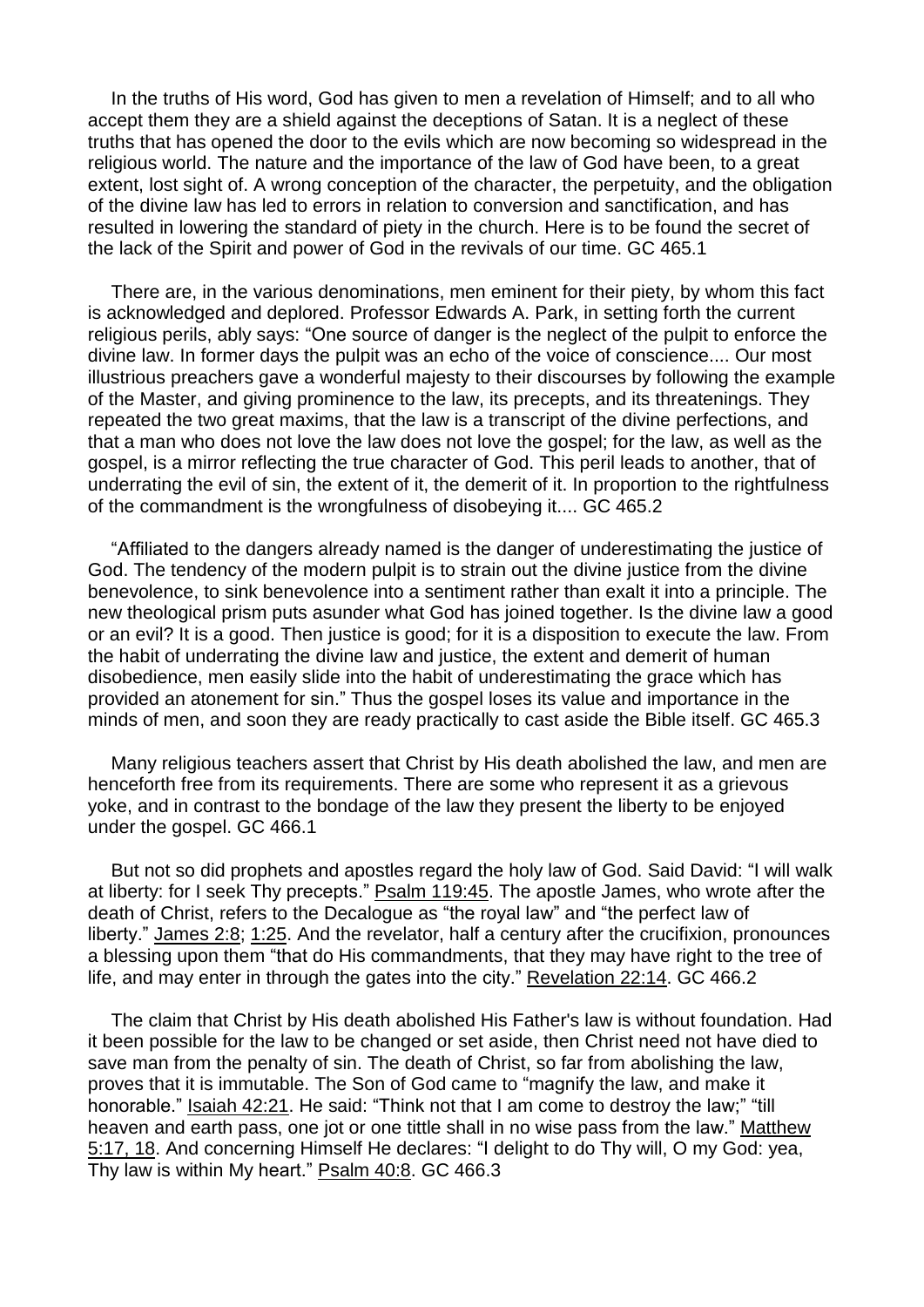The law of God, from its very nature, is unchangeable. It is a revelation of the will and the character of its Author. God is love, and His law is love. Its two great principles are love to God and love to man. "Love is the fulfilling of the law." [Romans](https://m.egwwritings.org/en/book/1965.57659#57659) 13:10. The character of God is righteousness and truth; such is the nature of His law. Says the psalmist: "Thy law is the truth:" "all Thy commandments are righteousness." [Psalm](https://m.egwwritings.org/en/book/1965.32699#32699) [119:142,](https://m.egwwritings.org/en/book/1965.32699#32699) 172. And the apostle Paul declares: "The law is holy, and the commandment holy, and just, and good." [Romans](https://m.egwwritings.org/en/book/1965.57307#57307) 7:12. Such a law, being an expression of the mind and will of God, must be as enduring as its Author. GC 467.1

It is the work of conversion and sanctification to reconcile men to God by bringing them into accord with the principles of His law. In the beginning, man was created in the image of God. He was in perfect harmony with the nature and the law of God; the principles of righteousness were written upon his heart. But sin alienated him from his Maker. He no longer reflected the divine image. His heart was at war with the principles of God's law. "The carnal mind is enmity against God: for it is not subject to the law of God, neither indeed can be." [Romans](https://m.egwwritings.org/en/book/1965.57348#57348) 8:7. But "God so loved the world, that He gave His only-begotten Son," that man might be reconciled to God. Through the merits of Christ he can be restored to harmony with his Maker. His heart must be renewed by divine grace; he must have a new life from above. This change is the new birth, without which, says Jesus, "he cannot see the kingdom of God." GC 467.2

The first step in reconciliation to God is the conviction of sin. "Sin is the transgression of the law." "By the law is the knowledge of sin." 1 [John](https://m.egwwritings.org/en/book/1965.62393#62393) 3:4; [Romans](https://m.egwwritings.org/en/book/1965.57119#57119) 3:20. In order to see his guilt, the sinner must test his character by God's great standard of righteousness. It is a mirror which shows the perfection of a righteous character and enables him to discern the defects in his own. GC 467.3

The law reveals to man his sins, but it provides no remedy. While it promises life to the obedient, it declares that death is the portion of the transgressor. The gospel of Christ alone can free him from the condemnation or the defilement of sin. He must exercise repentance toward God, whose law has been transgressed; and faith in Christ, his atoning sacrifice. Thus he obtains "remission of sins that are past" and becomes a partaker of the divine nature. He is a child of God, having received the spirit of adoption, whereby he cries: "Abba, Father!" GC 467.4

Is he now free to transgress God's law? Says Paul: "Do we then make void the law through faith? God forbid: yea, we establish the law." "How shall we, that are dead to sin, live any longer therein?" And John declares: "This is the love of God, that we keep His commandments: and His commandments are not grievous." [Romans](https://m.egwwritings.org/en/book/1965.57141#57141) 3:31; [6:2;](https://m.egwwritings.org/en/book/1965.57240#57240) 1 [John](https://m.egwwritings.org/en/book/1965.62483#62483) [5:3.](https://m.egwwritings.org/en/book/1965.62483#62483) In the new birth the heart is brought into harmony with God, as it is brought into accord with His law. When this mighty change has taken place in the sinner, he has passed from death unto life, from sin unto holiness, from transgression and rebellion to obedience and loyalty. The old life of alienation from God has ended; the new life of reconciliation, of faith and love, has begun. Then "the righteousness of the law" will "be fulfilled in us, who walk not after the flesh, but after the Spirit." [Romans](https://m.egwwritings.org/en/book/1965.57342#57342) 8:4. And the language of the soul will be: "O how love I Thy law! it is my meditation all the day." [Psalm](https://m.egwwritings.org/en/book/1965.32609#32609) [119:97.](https://m.egwwritings.org/en/book/1965.32609#32609) GC 468.1

"The law of the Lord is perfect, converting the soul." **[Psalm](https://m.egwwritings.org/en/book/1965.28869#28869) 19:7.** Without the law, men have no just conception of the purity and holiness of God or of their own guilt and uncleanness. They have no true conviction of sin and feel no need of repentance. Not seeing their lost condition as violators of God's law, they do not realize their need of the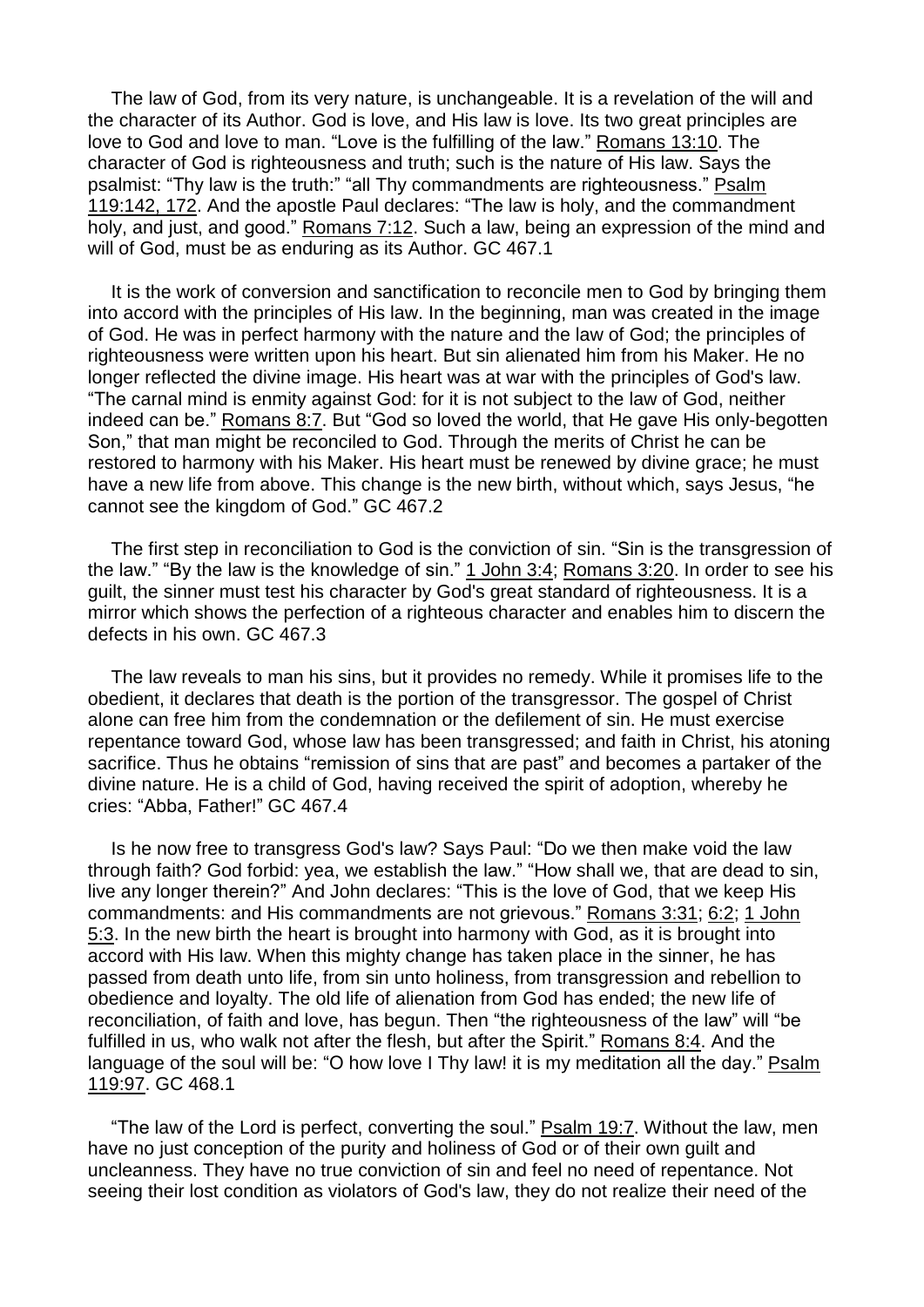atoning blood of Christ. The hope of salvation is accepted without a radical change of heart or reformation of life. Thus superficial conversions abound, and multitudes are joined to the church who have never been united to Christ. GC 468.2

Erroneous theories of sanctification, also, springing from neglect or rejection of the divine law, have a prominent place in the religious movements of the day. These theories are both false in doctrine and dangerous in practical results; and the fact that they are so generally finding favor, renders it doubly essential that all have a clear understanding of what the Scriptures teach upon this point. GC 469.1

True sanctification is a Bible doctrine. The apostle Paul, in his letter to the Thessalonian church, declares: "This is the will of God, even your sanctification." And he prays: "The very God of peace sanctify you wholly." 1 [Thessalonians](https://m.egwwritings.org/en/book/1965.60382#60382) 4:3; [5:23.](https://m.egwwritings.org/en/book/1965.60459#60459) The Bible clearly teaches what sanctification is and how it is to be attained. The Saviour prayed for His disciples: "Sanctify them through Thy truth: Thy word is truth." John [17:17.](https://m.egwwritings.org/en/book/1965.54612#54612) And Paul teaches that believers are to be "sanctified by the Holy Ghost." [Romans](https://m.egwwritings.org/en/book/1965.57747#57747) 15:16. What is the work of the Holy Spirit? Jesus told His disciples: "When He, the Spirit of truth, is come, He will guide you into all truth." John [16:13.](https://m.egwwritings.org/en/book/1965.54537#54537) And the psalmist says: "Thy law is the truth." By the word and the Spirit of God are opened to men the great principles of righteousness embodied in His law. And since the law of God is "holy, and just, and good," a transcript of the divine perfection, it follows that a character formed by obedience to that law will be holy. Christ is a perfect example of such a character. He says: "I have kept My Father's commandments." "I do always those things that please Him." John [15:10;](https://m.egwwritings.org/en/book/1965.54476#54476) [8:29.](https://m.egwwritings.org/en/book/1965.53871#53871) The followers of Christ are to become like Him—by the grace of God to form characters in harmony with the principles of His holy law. This is Bible sanctification. GC 469.2

This work can be accomplished only through faith in Christ, by the power of the indwelling Spirit of God. Paul admonishes believers: "Work out your own salvation with fear and trembling. For it is God which worketh in you both to will and to do of His good pleasure." [Philippians](https://m.egwwritings.org/en/book/1965.59964#59964) 2:12, 13. The Christian will feel the promptings of sin, but he will maintain a constant warfare against it. Here is where Christ's help is needed. Human weakness becomes united to divine strength, and faith exclaims: "Thanks be to God, which giveth us the victory through our Lord Jesus Christ." 1 [Corinthians](https://m.egwwritings.org/en/book/1965.58676#58676) 15:57. GC 469.3

The Scriptures plainly show that the work of sanctification is progressive. When in conversion the sinner finds peace with God through the blood of the atonement, the Christian life has but just begun. Now he is to "go on unto perfection;" to grow up "unto the measure of the stature of the fullness of Christ." Says the apostle Paul: "This one thing I do, forgetting those things which are behind, and reaching forth unto those things which are before, I press toward the mark for the prize of the high calling of God in Christ Jesus." [Philippians](https://m.egwwritings.org/en/book/1965.60027#60027) 3:13, 14. And Peter sets before us the steps by which Bible sanctification is to be attained: "Giving all diligence, add to your faith virtue; and to virtue knowledge; and to knowledge temperance; and to temperance patience; and to patience godliness; and to godliness brotherly kindness; and to brotherly kindness charity.... If ye do these things, ye shall never fall." 2 Peter [1:5-10.](https://m.egwwritings.org/en/book/1965.62189#62189) GC 470.1

Those who experience the sanctification of the Bible will manifest a spirit of humility. Like Moses, they have had a view of the awful majesty of holiness, and they see their own unworthiness in contrast with the purity and exalted perfection of the Infinite One. GC 470.2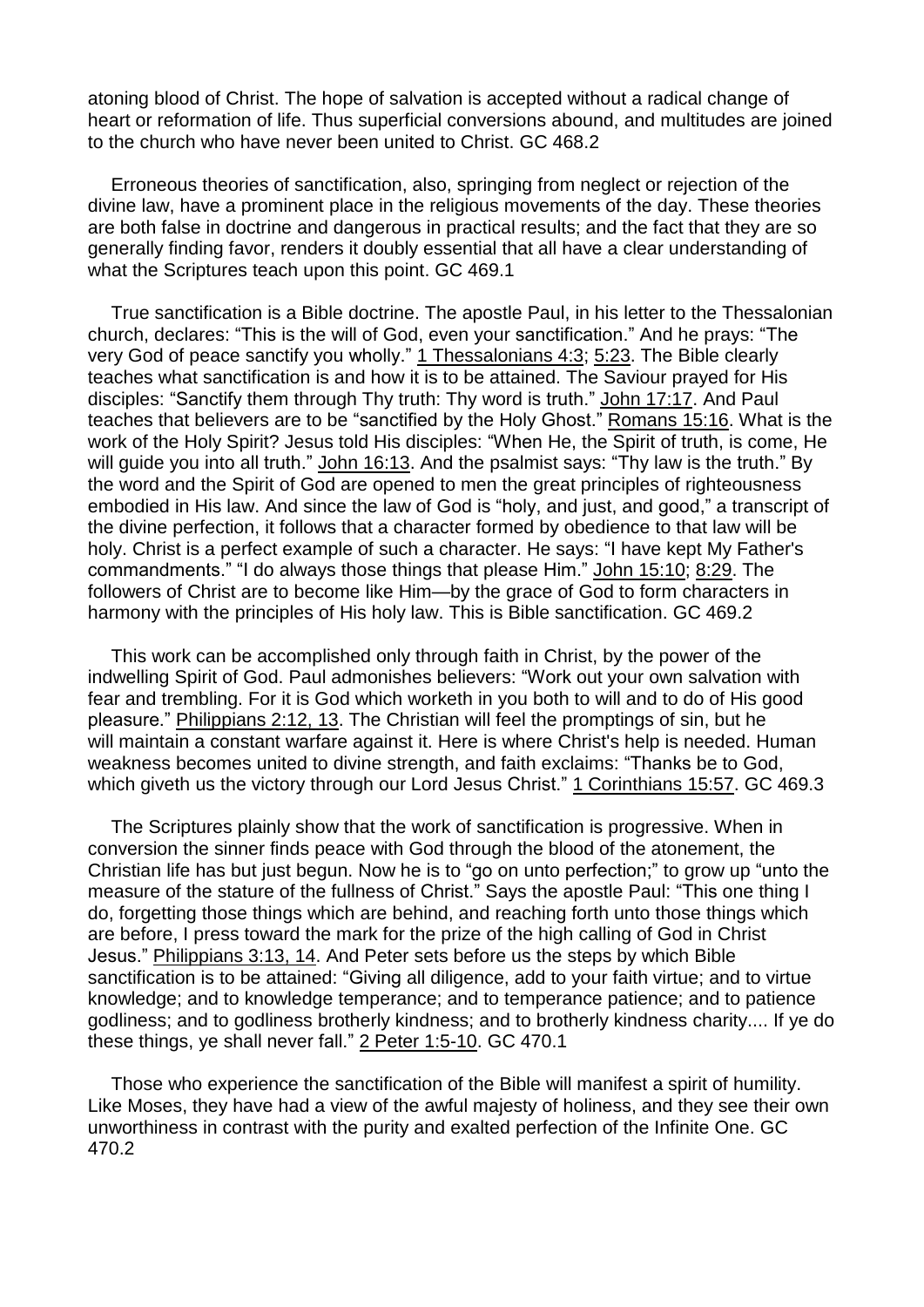The prophet Daniel was an example of true sanctification. His long life was filled up with noble service for his Master. He was a man "greatly beloved" [\(Daniel](https://m.egwwritings.org/en/book/1965.44942#44942) 10:11) of Heaven. Yet instead of claiming to be pure and holy, this honored prophet identified himself with the really sinful of Israel as he pleaded before God in behalf of his people: "We do not present our supplications before Thee for our righteousness, but for Thy great mercies." "We have sinned, we have done wickedly." He declares: "I was speaking, and praying, and confessing my sin and the sin of my people." And when at a later time the Son of God appeared, to give him instruction, Daniel says: "My comeliness was turned in me into corruption, and I retained no strength." [Daniel](https://m.egwwritings.org/en/book/1965.44901#44901) 9:18, 15, 20; [10:8.](https://m.egwwritings.org/en/book/1965.44936#44936) GC 470.3

When Job heard the voice of the Lord out of the whirlwind, he exclaimed: "I abhor myself, and repent in dust and ashes." Job [42:6.](https://m.egwwritings.org/en/book/1965.28355#28355) It was when Isaiah saw the glory of the Lord, and heard the cherubim crying, "Holy, holy, holy, is the Lord of hosts," that he cried out, "Woe is me! for I am undone." [Isaiah](https://m.egwwritings.org/en/book/1965.36255#36255) 6:3, 5. Paul, after he was caught up into the third heaven and heard things which it was not possible for a man to utter, speaks of himself as "less than the least of all saints." 2 [Corinthians](https://m.egwwritings.org/en/book/1965.59188#59188) 12:2-4, margin; [Ephesians](https://m.egwwritings.org/en/book/1965.59670#59670) 3:8. It was the beloved John, who leaned on Jesus' breast and beheld His glory, that fell as one dead before the feet of the angel. [Revelation](https://m.egwwritings.org/en/book/1965.62665#62665) 1:17. GC 471.1

There can be no self-exaltation, no boastful claim to freedom from sin, on the part of those who walk in the shadow of Calvary's cross. They feel that it was their sin which caused the agony that broke the heart of the Son of God, and this thought will lead them to self-abasement. Those who live nearest to Jesus discern most clearly the frailty and sinfulness of humanity, and their only hope is in the merit of a crucified and risen Saviour. GC 471.2

The sanctification now gaining prominence in the religious world carries with it a spirit of self-exaltation and a disregard for the law of God that mark it as foreign to the religion of the Bible. Its advocates teach that sanctification is an instantaneous work, by which, through faith alone, they attain to perfect holiness. "Only believe," say they, "and the blessing is yours." No further effort on the part of the receiver is supposed to be required. At the same time they deny the authority of the law of God, urging that they are released from obligation to keep the commandments. But is it possible for men to be holy, in accord with the will and character of God, without coming into harmony with the principles which are an expression of His nature and will, and which show what is well pleasing to Him? GC 471.3

The desire for an easy religion that requires no striving, no self-denial, no divorce from the follies of the world, has made the doctrine of faith, and faith only, a popular doctrine; but what saith the word of God? Says the apostle James: "What doth it profit, my brethren, though a man say he hath faith, and have not works? can faith save him? ... Wilt thou know, O vain man, that faith without works is dead? Was not Abraham our father justified by works, when he had offered Isaac his son upon the altar? Seest thou how faith wrought with his works, and by works was faith made perfect? ... Ye see then how that by works a man is justified, and not by faith only." James [2:14-24.](https://m.egwwritings.org/en/book/1965.61824#61824) GC 472.1

The testimony of the word of God is against this ensnaring doctrine of faith without works. It is not faith that claims the favor of Heaven without complying with the conditions upon which mercy is to be granted, it is presumption; for genuine faith has its foundation in the promises and provisions of the Scriptures. GC 472.2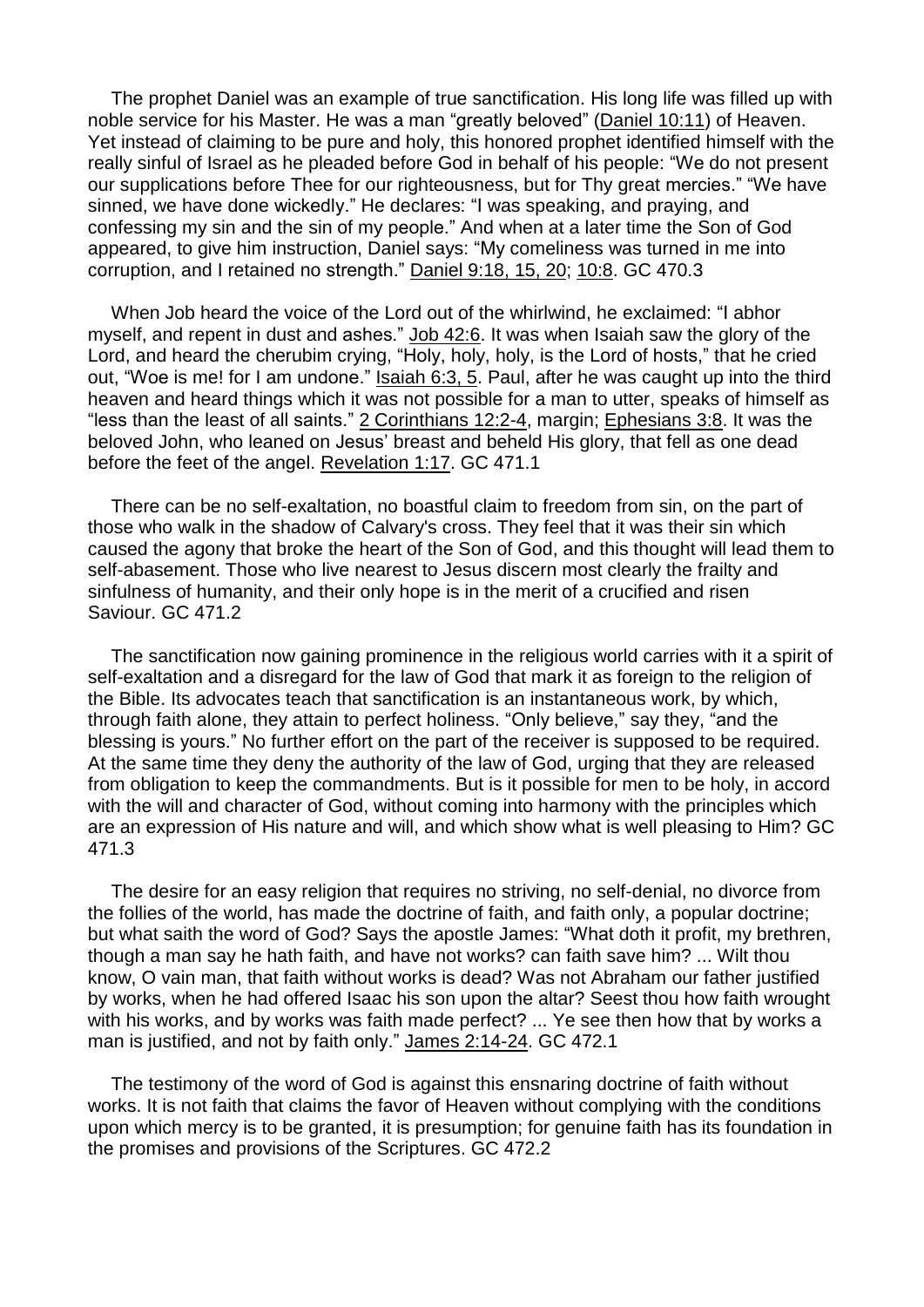Let none deceive themselves with the belief that they can become holy while willfully violating one of God's requirements. The commission of a known sin silences the witnessing voice of the Spirit and separates the soul from God. "Sin is the transgression of the law." And "whosoever sinneth [transgresseth the law] hath not seen Him, neither known Him." 1 [John](https://m.egwwritings.org/en/book/1965.62397#62397) 3:6. Though John in his epistles dwells so fully upon love, yet he does not hesitate to reveal the true character of that class who claim to be sanctified while living in transgression of the law of God. "He that saith, I know Him, and keepeth not His commandments, is a liar, and the truth is not in him. But whoso keepeth His word, in him verily is the love of God perfected." 1 [John](https://m.egwwritings.org/en/book/1965.62334#62334) 2:4, 5. Here is the test of every man's profession. We cannot accord holiness to any man without bringing him to the measurement of God's only standard of holiness in heaven and in earth. If men feel no weight of the moral law, if they belittle and make light of God's precepts, if they break one of the least of these commandments, and teach men so, they shall be of no esteem in the sight of Heaven, and we may know that their claims are without foundation. GC 472.3

And the claim to be without sin is, in itself, evidence that he who makes this claim is far from holy. It is because he has no true conception of the infinite purity and holiness of God or of what they must become who shall be in harmony with His character; because he has no true conception of the purity and exalted loveliness of Jesus, and the malignity and evil of sin, that man can regard himself as holy. The greater the distance between himself and Christ, and the more inadequate his conceptions of the divine character and requirements, the more righteous he appears in his own eyes. GC 473.1

The sanctification set forth in the Scriptures embraces the entire being—spirit, soul, and body. Paul prayed for the Thessalonians that their "whole spirit and soul and body be preserved blameless unto the coming of our Lord Jesus Christ." 1 [Thessalonians](https://m.egwwritings.org/en/book/1965.60459#60459) 5:23. Again he writes to believers: "I beseech you therefore, brethren, by the mercies of God, that ye present your bodies a living sacrifice, holy, acceptable unto God." [Romans](https://m.egwwritings.org/en/book/1965.57598#57598) 12:1. In the time of ancient Israel every offering brought as a sacrifice to God was carefully examined. If any defect was discovered in the animal presented, it was refused; for God had commanded that the offering be "without blemish." So Christians are bidden to present their bodies, "a living sacrifice, holy, acceptable unto God." In order to do this, all their powers must be preserved in the best possible condition. Every practice that weakens physical or mental strength unfits man for the service of his Creator. And will God be pleased with anything less than the best we can offer? Said Christ: "Thou shalt love the Lord thy God with all thy heart." Those who do love God with all the heart will desire to give Him the best service of their life, and they will be constantly seeking to bring every power of their being into harmony with the laws that will promote their ability to do His will. They will not, by the indulgence of appetite or passion, enfeeble or defile the offering which they present to their heavenly Father. GC 473.2

Peter says: "Abstain from fleshly lusts, which war against the soul." 1 [Peter](https://m.egwwritings.org/en/book/1965.62036#62036) 2:11. Every sinful gratification tends to benumb the faculties and deaden the mental and spiritual perceptions, and the word or the Spirit of God can make but a feeble impression upon the heart. Paul writes to the Corinthians: "Let us cleanse ourselves from all filthiness of the flesh and spirit, perfecting holiness in the fear of God." 2 [Corinthians](https://m.egwwritings.org/en/book/1965.58969#58969) 7:1. And with the fruits of the Spirit—"love, joy, peace, long-suffering, gentleness, goodness, faith, meekness"—he classes "temperance." [Galatians](https://m.egwwritings.org/en/book/1965.59515#59515) 5:22, 23. GC 474.1

Notwithstanding these inspired declarations, how many professed Christians are enfeebling their powers in the pursuit of gain or the worship of fashion; how many are debasing their godlike manhood by gluttony, by wine drinking, by forbidden pleasure. And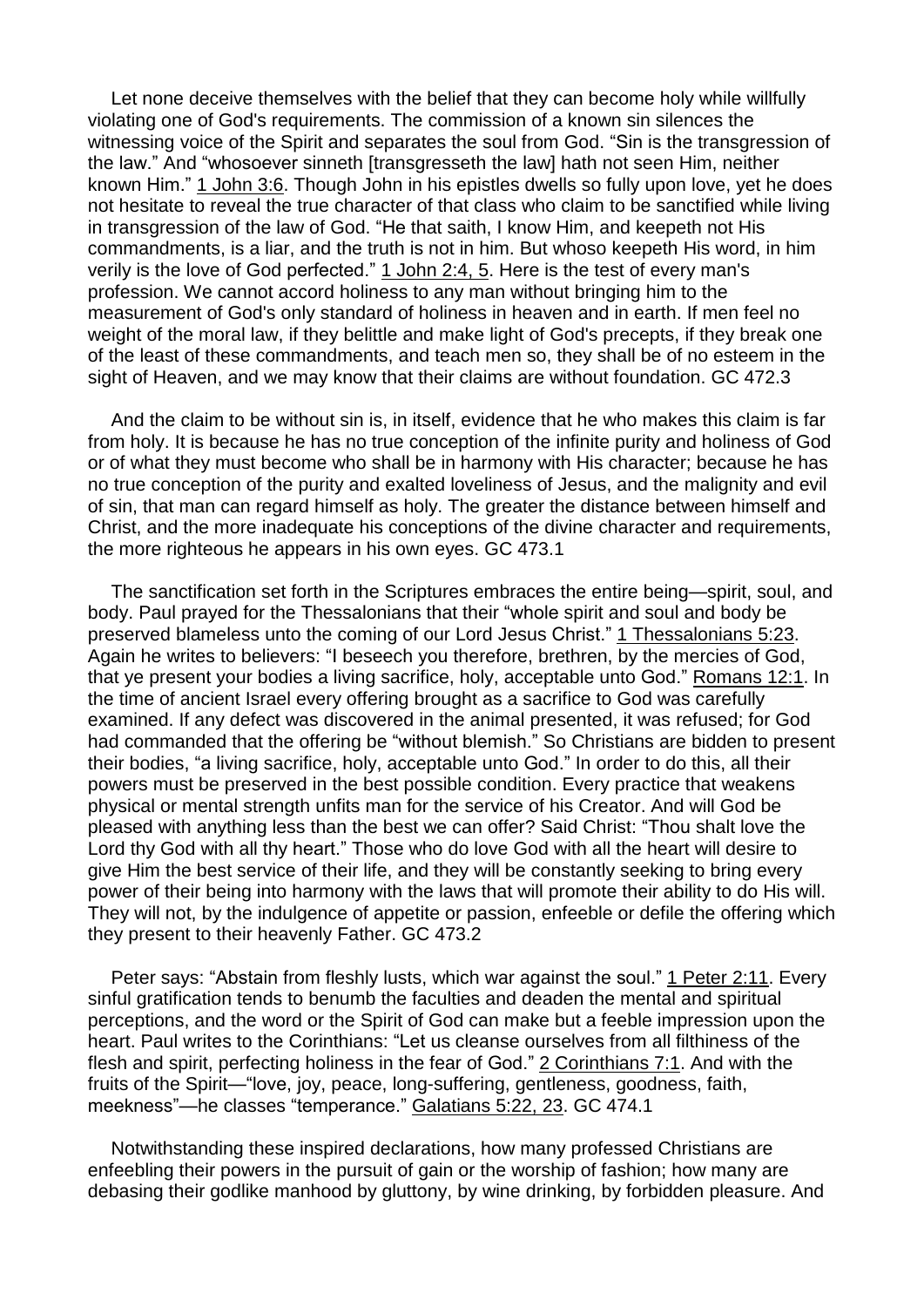the church, instead of rebuking, too often encourages the evil by appealing to appetite, to desire for gain or love of pleasure, to replenish her treasury, which love for Christ is too feeble to supply. Were Jesus to enter the churches of today and behold the feasting and unholy traffic there conducted in the name of religion, would He not drive out those desecrators, as He banished the money-changers from the temple? GC 474.2

The apostle James declares that the wisdom from above is "first pure." Had he encountered those who take the precious name of Jesus upon lips defiled by tobacco, those whose breath and person are contaminated by its foul odor, and who pollute the air of heaven and force all about them to inhale the poison—had the apostle come in contact with a practice so opposed to the purity of the gospel, would he not have denounced it as "earthly, sensual, devilish"? Slaves of tobacco, claiming the blessing of entire sanctification, talk of their hope of heaven; but God's word plainly declares that "there shall in no wise enter into it anything that defileth." [Revelation](https://m.egwwritings.org/en/book/1965.63417#63417) 21:27. GC 474.3

"Know ye not that your body is the temple of the Holy Ghost which is in you, which ye have of God, and ye are not your own? for ye are bought with a price: therefore glorify God in your body, and in your spirit, which are God's." 1 [Corinthians](https://m.egwwritings.org/en/book/1965.58089#58089) 6:19, 20. He whose body is the temple of the Holy Spirit will not be enslaved by a pernicious habit. His powers belong to Christ, who has bought him with the price of blood. His property is the Lord's. How could he be guiltless in squandering this entrusted capital? Professed Christians yearly expend an immense sum upon useless and pernicious indulgences, while souls are perishing for the word of life. God is robbed in tithes and offerings, while they consume upon the altar of destroying lust more than they give to relieve the poor or for the support of the gospel. If all who profess to be followers of Christ were truly sanctified, their means, instead of being spent for needless and even hurtful indulgences, would be turned into the Lord's treasury, and Christians would set an example of temperance, self-denial, and self-sacrifice. Then they would be the light of the world. GC 475.1

The world is given up to self-indulgence. "The lust of the flesh, and the lust of the eyes, and the pride of life" control the masses of the people. But Christ's followers have a holier calling. "Come out from among them, and be ye separate, saith the Lord, and touch not the unclean." In the light of God's word we are justified in declaring that sanctification cannot be genuine which does not work this utter renunciation of the sinful pursuits and gratifications of the world. GC 475.2

To those who comply with the conditions, "Come out from among them, and be ye separate, ... and touch not the unclean," God's promise is, "I will receive you, and will be a Father unto you, and ye shall be My sons and daughters, saith the Lord Almighty." [2](https://m.egwwritings.org/en/book/1965.58964#58964) [Corinthians](https://m.egwwritings.org/en/book/1965.58964#58964) 6:17, 18. It is the privilege and the duty of every Christian to have a rich and abundant experience in the things of God. "I am the light of the world," said Jesus. "He that followeth Me shall not walk in darkness, but shall have the light of life." [John](https://m.egwwritings.org/en/book/1965.53837#53837) 8:12. "The path of the just is as the shining light, that shineth more and more unto the perfect day." [Proverbs](https://m.egwwritings.org/en/book/1965.33671#33671) 4:18. Every step of faith and obedience brings the soul into closer connection with the Light of the world, in whom there "is no darkness at all." The bright beams of the Sun of Righteousness shine upon the servants of God, and they are to reflect His rays. As the stars tell us that there is a great light in heaven with whose glory they are made bright, so Christians are to make it manifest that there is a God on the throne of the universe whose character is worthy of praise and imitation. The graces of His Spirit, the purity and holiness of His character, will be manifest in His witnesses. GC 475.3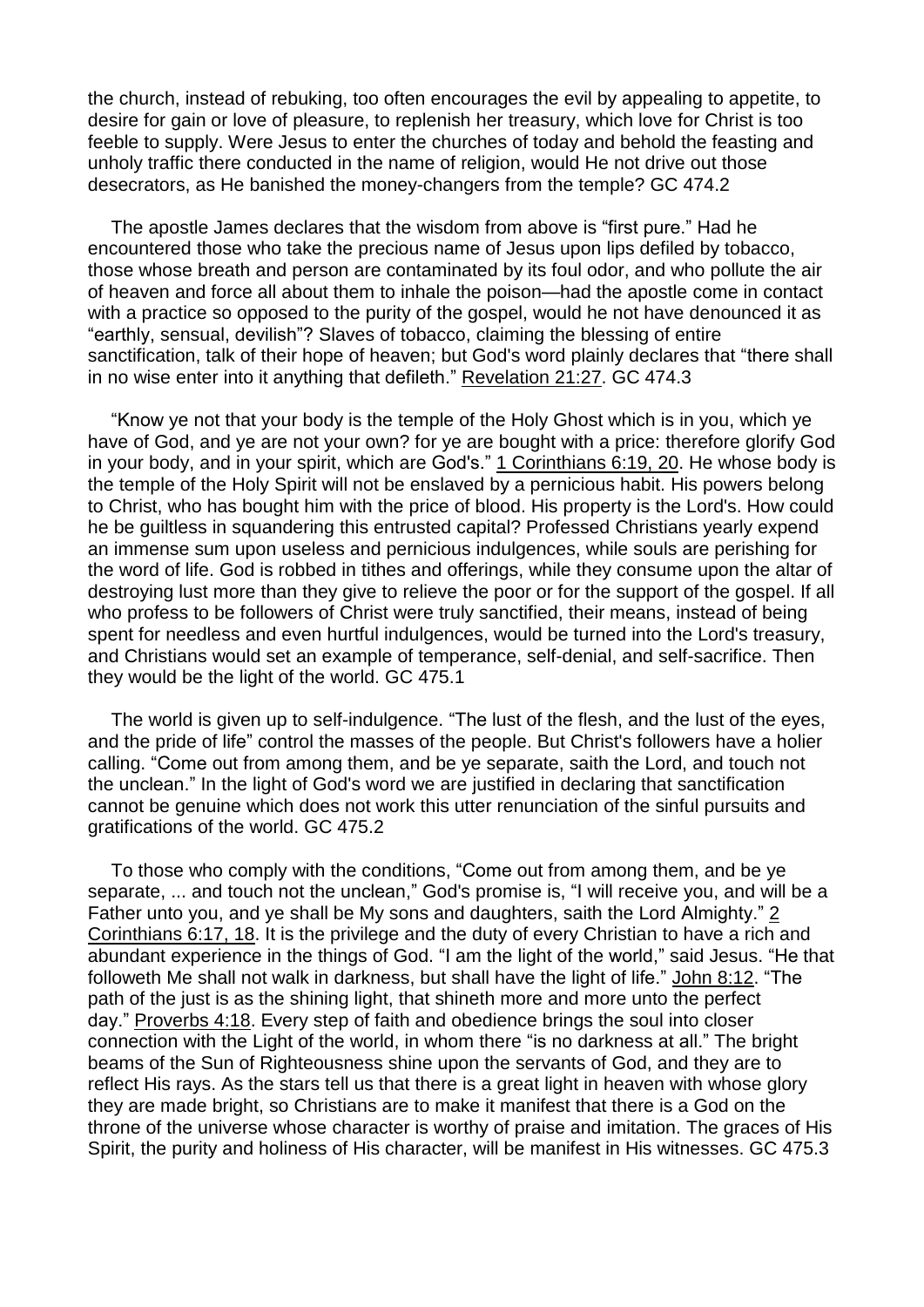Paul in his letter to the Colossians sets forth the rich blessings granted to the children of God. He says: We "do not cease to pray for you, and to desire that ye might be filled with the knowledge of His will in all wisdom and spiritual understanding; that ye might walk worthy of the Lord unto all pleasing, being fruitful in every good work, and increasing in the knowledge of God; strengthened with all might, according to His glorious power, unto all patience and long-suffering with joyfulness." [Colossians](https://m.egwwritings.org/en/book/1965.60110#60110) 1:9-11. GC 476.1

Again he writes of his desire that the brethren at Ephesus might come to understand the height of the Christian's privilege. He opens before them, in the most comprehensive language, the marvelous power and knowledge that they might possess as sons and daughters of the Most High. It was theirs "to be strengthened with might by His Spirit in the inner man," to be "rooted and grounded in love," to "comprehend with all saints what is the breadth, and length, and depth, and height; and to know the love of Christ, which passeth knowledge." But the prayer of the apostle reaches the climax of privilege when he prays that "ye might be filled with all the fullness of God." [Ephesians](https://m.egwwritings.org/en/book/1965.59686#59686) 3:16-19. GC 476.2

Here are revealed the heights of attainment that we may reach through faith in the promises of our heavenly Father, when we fulfill His requirements. Through the merits of Christ we have access to the throne of Infinite Power. "He that spared not His own Son, but delivered Him up for us all, how shall He not with Him also freely give us all things?" [Romans](https://m.egwwritings.org/en/book/1965.57398#57398) 8:32. The Father gave His Spirit without measure to His Son, and we also may partake of its fullness. Jesus says, "If ye then, being evil, know how to give good gifts unto your children: how much more shall your heavenly Father give the Holy Spirit to them that ask Him?" Luke [11:13.](https://m.egwwritings.org/en/book/1965.51865#51865) "If ye shall ask anything in My name, I will do it." "Ask, and ye shall receive, that your joy may be full." John [14:14:](https://m.egwwritings.org/en/book/1965.54421#54421) 16:24. GC 477.1

While the Christian's life will be characterized by humility, it should not be marked with sadness and self-depreciation. It is the privilege of everyone so to live that God will approve and bless him. It is not the will of our heavenly Father that we should be ever under condemnation and darkness. There is no evidence of true humility in going with the head bowed down and the heart filled with thoughts of self. We may go to Jesus and be cleansed, and stand before the law without shame and remorse. "There is therefore now no condemnation to them which are in Christ Jesus, who walk not after the flesh, but after the Spirit." [Romans](https://m.egwwritings.org/en/book/1965.57336#57336) 8:1. GC 477.2

Through Jesus the fallen sons of Adam become "sons of God." "Both He that sanctifieth and they who are sanctified are all of one: for which cause He is not ashamed to call them brethren." [Hebrews](https://m.egwwritings.org/en/book/1965.61172#61172) 2:11. The Christian's life should be one of faith, of victory, and joy in God. "Whatsoever is born of God overcometh the world: and this is the victory that overcometh the world, even our faith." 1 [John](https://m.egwwritings.org/en/book/1965.62485#62485) 5:4. Truly spoke God's servant Nehemiah: "The *joy* of the Lord is your strength." [Nehemiah](https://m.egwwritings.org/en/book/1965.25446#25446) 8:10. And Paul says: "Rejoice in the Lord alway: and again I say, Rejoice." "Rejoice evermore. Pray without ceasing. In everything give thanks: for this is the will of God in Christ Jesus concerning you." [Philippians](https://m.egwwritings.org/en/book/1965.60052#60052) 4:4; [1](https://m.egwwritings.org/en/book/1965.60445#60445) [Thessalonians](https://m.egwwritings.org/en/book/1965.60445#60445) 5:16-18. GC 477.3

Such are the fruits of Bible conversion and sanctification; and it is because the great principles of righteousness set forth in the law of God are so indifferently regarded by the Christian world that these fruits are so rarely witnessed. This is why there is manifest so little of that deep, abiding work of the Spirit of God which marked revivals in former years. GC 478.1